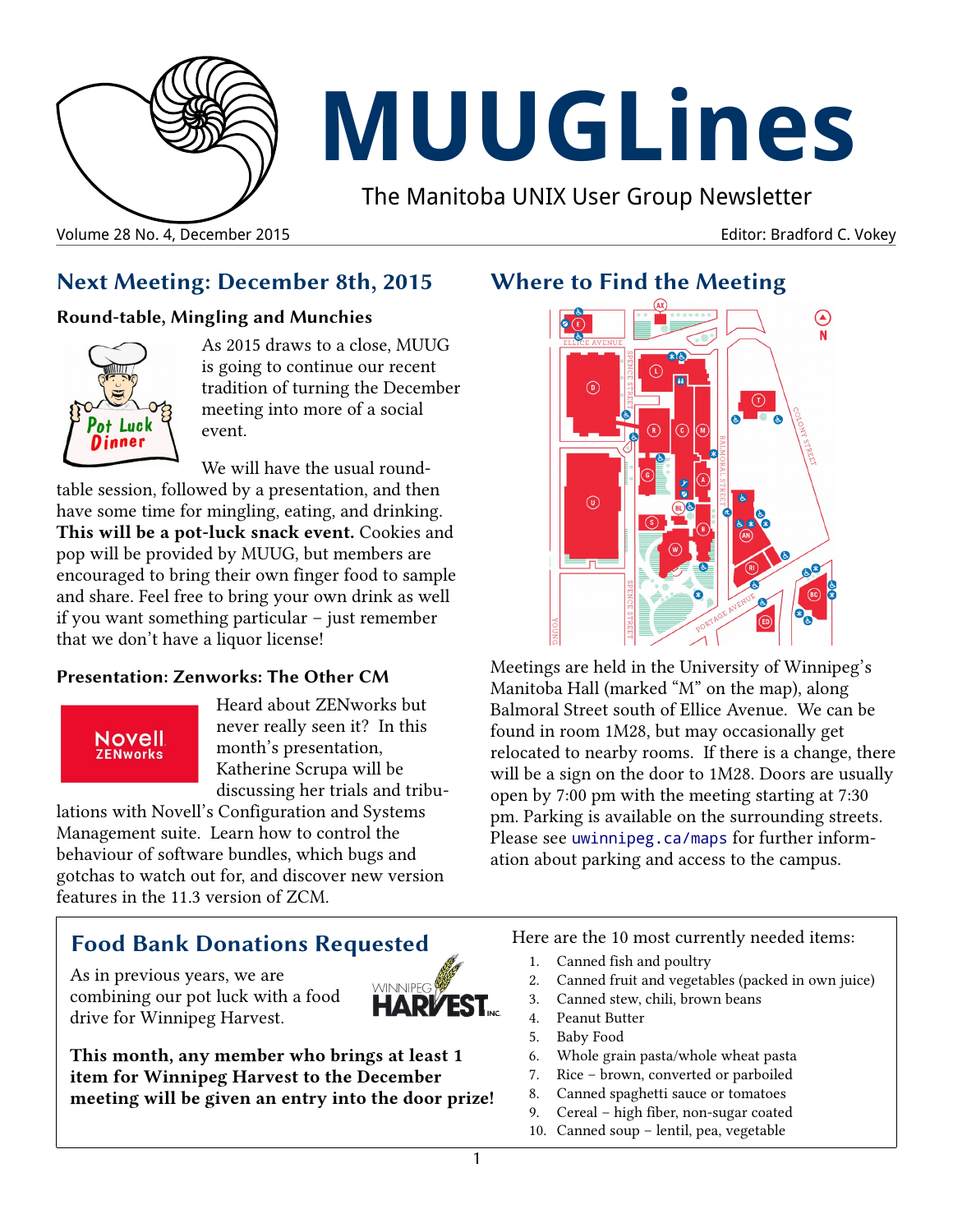## **Meet Your New Board**

The MUUG Board for the 2015-2016 year was elected by acclamation at the November general meeting.

#### **Your board now consists of 8 members:**

- 1. Trevor Cordes
- 2. Gilbert Detillieux
- 3. Kevin McGregor
- 4. Katherine Scrupa
- 5. Paul Sierks
- 6. Adam Thompson
- 7. Brad Vokey
- 8. Wyatt Zacharias

A big thank you to all the nominees who let their names stand for election.

An extra special and long overdue *"Thank You"* to **Michael Doob**, who has stepped down from the board after **10 years** of service, and **Rob Keizer**, who has stepped down after **5 years** of service.

## **Board Positions**

The new board held their first board meeting on November 17<sup>th</sup>, and elected the same executive officers for the current year as last year:

| <b>President:</b>      | Wyatt Zacharias      |
|------------------------|----------------------|
| <b>Vice-President:</b> | <b>Trevor Cordes</b> |
| Secretary:             | Gilbert Detillieux   |
| Treasurer:             | <b>Brad Vokey</b>    |

The board appointed a banking committee made up of Brad Vokey, Gilbert Detillieux and Kevin McGregor and a server committee made up of Adam Thompson, Katherine Scrupa, and Wyatt Zacharias.

The new board looks forward to serving you over the next year. If you have any questions or requests, feel free to send an email to <br/>board@muug.mb.ca>.

# **Passing of Walter Andrejowich**

The board has received notice that 4 year MUUG member Walter Andrejowich passed away on September 15, 2015, from pancreatic cancer. He will be missed by many.

# **December Door Prize: JavaScript for PHP Developers**

Along with our usual assortment of magazines this month we will also be giving away the O'Reily book: *JavaScript for PHP Developers.*

**Bring a food item for Winnipeg Harvest and get an entry into the door prize draw!**

# **Share Your Thoughts**



Please email MUUG with your comments and suggestions regarding the newsletter and the meetings. Whether it's criticisms or commendations, we want to hear from you. Specifically, what sort of material would you like to see and/or hear about.

Also, if you have a How-To or any other idea (and aren't ready to give a presentation at MUUG), an article is a great alternative! If you can write better than the editor(s), that's terrific; if you can't, submit it anyway and we'll get it into shape for publication. We know that many of you have some great ideas and lots of knowledge. Why not share?

Send an email to: editor@muug.mb.ca.

# **Spread The Word!**

Do you have a friend or co-worker that has shown an interest in Unix, Linux, BSD, etc?

Bring them along to a meeting or at least tell them about us. The more the merrier!

# **MUUG Discount: Les.net!**

Les.net (1996) Inc., a local provider of VoIP, Internet and Hosting services, has offered to provide a 10% discount on services to MUUG members. Contact [sales@les.net](mailto:sales@les.net) or phone [204-480-3382](tel:+1-204-480-3382) for details.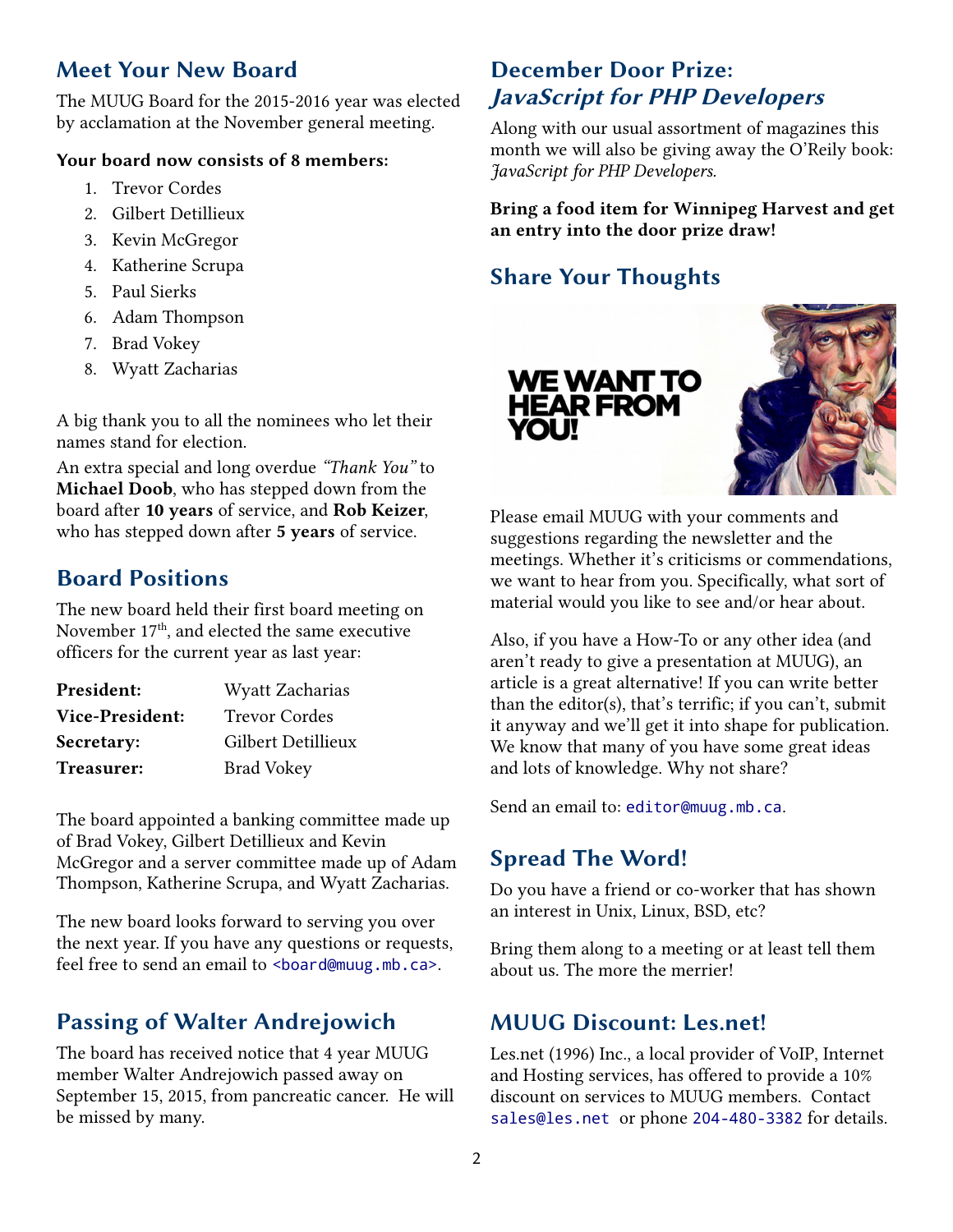### **MUUG Annual Financial Statements**



Here are your 2014-2015 annual financial statements. We will be continuing to run a deficit until our new server is completely written off in 2020.

There will probably be more expenses to come over the next few years as your MUUG board is slowly and carefully using our built up surplus to better serve the \*nix community here in Manitoba.

As per our bylaws (11.(h)) *"The books and records of MUUG may be inspected by any member at the Annual Meeting or at any time upon not less than fourteen days notice in writing to the Executive."*

#### **MUUG Balance Sheet**

as at 2015-10-31

| <b>Assets</b>                       |               |           |
|-------------------------------------|---------------|-----------|
|                                     |               |           |
| <b>Bank and Cash Accounts</b>       |               |           |
| Chequing (Bank of Montreal)         | \$            | 15,584.34 |
| Cash on Hand                        | \$            | 300.00    |
| PayPal Account                      | $rac{5}{5}$   | 76.48     |
| <b>Total Bank and Cash Accounts</b> |               | 15,960.82 |
| <b>Other Assets</b>                 |               |           |
| MUUG Mugs Inventory (see note 1)    | \$            | 64.24     |
| Computer Equipment (see note 2)     | $rac{5}{5}$   | 3,919.17  |
| <b>Total Other Assets</b>           |               | 3,983.41  |
|                                     |               |           |
| <b>Total Assets</b>                 | \$            | 19,944.23 |
| <b>Liabilities</b>                  |               |           |
|                                     |               |           |
| <b>Prepaid Membership Dues</b>      |               | 40.00     |
| <b>Owed to Members</b>              |               |           |
| <b>Bradford Vokey</b>               |               | 55.29     |
| <b>Trevor Cordes</b>                | $\frac{5}{5}$ | 51.01     |
| <b>Total Owed to Members</b>        |               | 106.30    |
| <b>Total Liabilities</b>            | Ś             | 146.30    |
|                                     |               |           |
| <b>Net Worth</b>                    | Ś             | 19,797.93 |

#### *Notes:*

- *Note 1 4 MUUG mugs left in inventory.*
- *Note 2 Computer equipment has been recorded at a cost of \$4,898.96 and will be straight line depreciated at an expense of \$979.79 per year until 2020.*

#### **MUUG Income and Expenses**

2014-2015 Season (2014-11-01 through 2015-10-31)

| <b>Income Categories</b>                        |                |                |
|-------------------------------------------------|----------------|----------------|
|                                                 |                |                |
| <b>Investment Income</b><br><b>GIC Interest</b> |                |                |
|                                                 | \$<br>\$       | 51.99<br>51.99 |
| <b>Total Investment Income</b>                  |                |                |
| <b>Membership Dues</b>                          |                |                |
| Current Year (2014/2015)                        | \$             | 980.00         |
| <b>Previous Years</b>                           | \$             | 7.00           |
| <b>Total Membership Dues</b>                    | Ś              | 987.00         |
| <b>Merchandise Sales</b>                        |                |                |
| MUUG Mugs (see note 1)                          |                | 30.00          |
| <b>Total Merchandise Sales</b>                  | \$<br>\$       | 30.00          |
| <b>Total Income Categories</b>                  | \$             | 1,068.99       |
|                                                 |                |                |
| <b>Expense Categories</b>                       |                |                |
|                                                 |                |                |
| <b>Advertising &amp; Promotion (see note 2)</b> | \$             | 320.47         |
| <b>Bank Charges</b>                             |                |                |
| Square charges                                  |                | 5.69           |
| PayPal charges                                  | \$<br>\$       | 3.52           |
| <b>Total Bank Charges</b>                       |                | 9.21           |
| <b>Computer Equipment</b>                       |                |                |
| Depreciation                                    |                | 979.79         |
| <b>Total Cost of Merchandise Sales</b>          | \$<br>Ś        | 979.79         |
|                                                 |                |                |
| <b>Cost of Merchandise Sold</b>                 |                |                |
| MUUG Mugs (see note 1)                          | \$             | 32.12          |
| <b>Total Cost of Merchandise Sales</b>          | Ś              | 32.12          |
| <b>Meeting Expenses</b>                         |                |                |
| Board Meeting Snacks & Drinks                   |                | 166.50         |
| Regular Meeting Snacks & Drinks                 | \$\$\$         | 138.18         |
| Presenter Prizes (see note 3)                   |                | 128.48         |
| <b>Total Meeting Expenses</b>                   | \$             | 433.16         |
| <b>Newsletter Expenses</b>                      |                |                |
| Postage                                         |                | 85.56          |
| Preparation                                     |                | 270.00         |
| Printing                                        | \$<br>\$<br>\$ | 61.77          |
| <b>Total Newsletter Expenses</b>                | \$             | 417.33         |
| <b>Other Expenses</b>                           |                |                |
| Other Printing                                  | \$             | 6.60           |
| <b>Total Other Expenses</b>                     | \$             | 6.60           |
|                                                 |                |                |
| <b>Total Expense Categories</b>                 | \$             | 2,198.68       |
|                                                 |                |                |
| <b>Total Deficit</b>                            | -\$            | 1,129.69       |

#### *Notes:*

 *Note 1 - MUUG mugs are sold at a loss of \$1.06 each.*

 *Note 2 - Advertising & Promotion consists of 500 MUUG stickers and a 6 month subscription to Meetup.*

 *Note 3 - Presenter prizes consist of 8 MUUG mugs.*